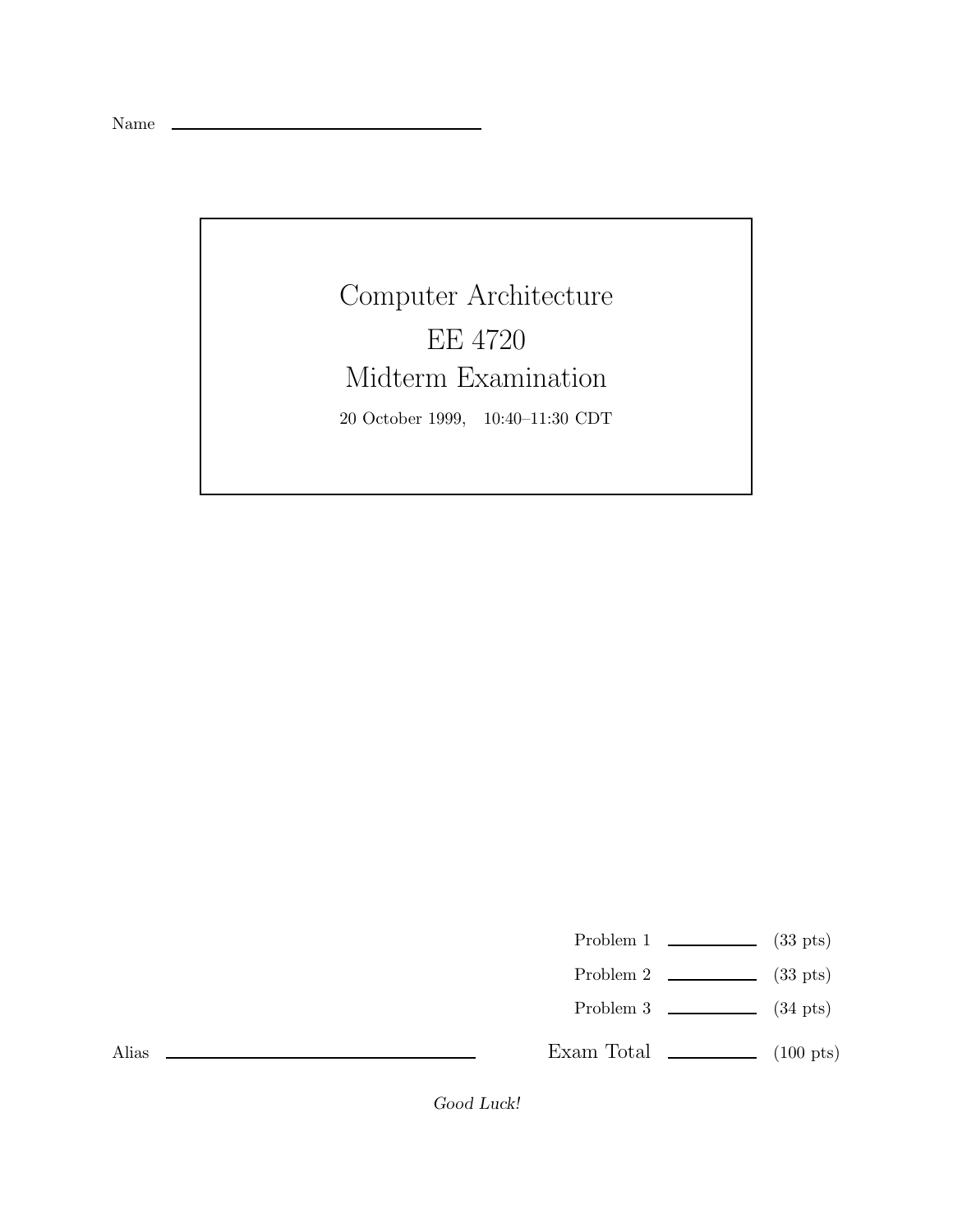## Problem 1:

(a) Add *exactly* the bypass paths that are needed so the code below executes as shown in the pipeline execution diagram. (**Don't** add any bypass paths that are not needed by the code.) (15 pts)



| $\text{r1 = } 0 \times 1010$ $\text{r2 = } 0 \times 2020$ , $\text{r3 = } 0 \times 3030$ , $\text{r4 = } 0 \times 4040$ , $\text{r5 = } 0 \times 5050$ |                 |  |              |  |  |  |  |
|--------------------------------------------------------------------------------------------------------------------------------------------------------|-----------------|--|--------------|--|--|--|--|
| ! Cycle 0 1 2 3 4 5 6 7                                                                                                                                |                 |  |              |  |  |  |  |
| $LINE1: LINE1 = 0x100$                                                                                                                                 |                 |  |              |  |  |  |  |
| $1w$ r1, $16(r2)$ IF ID EX MEM WB IF ID EX                                                                                                             |                 |  |              |  |  |  |  |
| addi r2, r2, #4 $\qquad$ IF ID EX MEM WB IF ID                                                                                                         |                 |  |              |  |  |  |  |
| $sw$ 20 $(r2)$ , $r1$ IF ID EX MEM WB IF                                                                                                               |                 |  |              |  |  |  |  |
| beqz r2, LINE1                                                                                                                                         | IF ID EX MEM WB |  |              |  |  |  |  |
| and r3, r4, r5                                                                                                                                         |                 |  | $_{\rm IFx}$ |  |  |  |  |

(b) Show the values of the registers listed below in **cycle 4** of the execution above using the added bypass paths. Assume that the load instruction retrieves a 0x1234 from memory. Instructions are squashed by replacing them with an  $or$   $r0$ ,  $r0$ ,  $r0$ .  $(18 \text{ pts})$ 

| IF.PC     | ID/EX.A   | EX/MEM.ALU | MEM/WB.ALU |
|-----------|-----------|------------|------------|
| IF/ID.NPC | ID/EX.B   | EX/MEM.B   | MEM/WB.MD  |
| IF/ID. IR | ID/EX.IMM | EX/MEM.IR  | MEM/WB.IR  |
|           | ID/EX.IR  |            |            |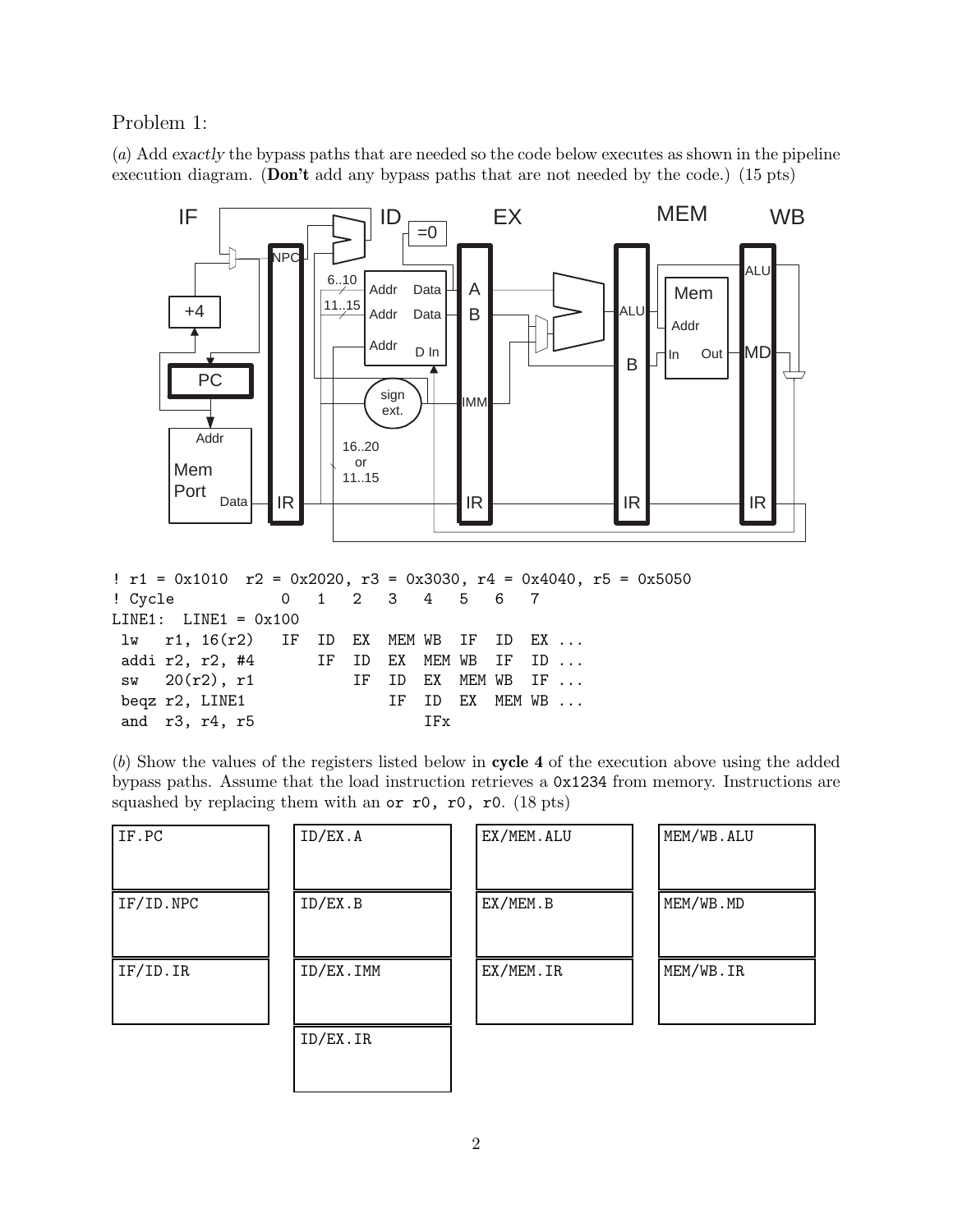Problem 2:

(a) Show a pipeline execution diagram for the code below on the implementation shown until lw is fetched a second time. The first branch is not taken but the last one is. The only bypass paths available are the ones shown. (18 pts)



LOOP:

lw r1, 0(r2)

andi r3, r1, #4

beqz r3, LINE1

add r4, r4, r1

j LINE2

LINE1:

add r5, r5, r1

LINE2:

sw 4(r2), r1

addi r2, r2, #8

bneq r2, LOOP

xor r5, r6, r7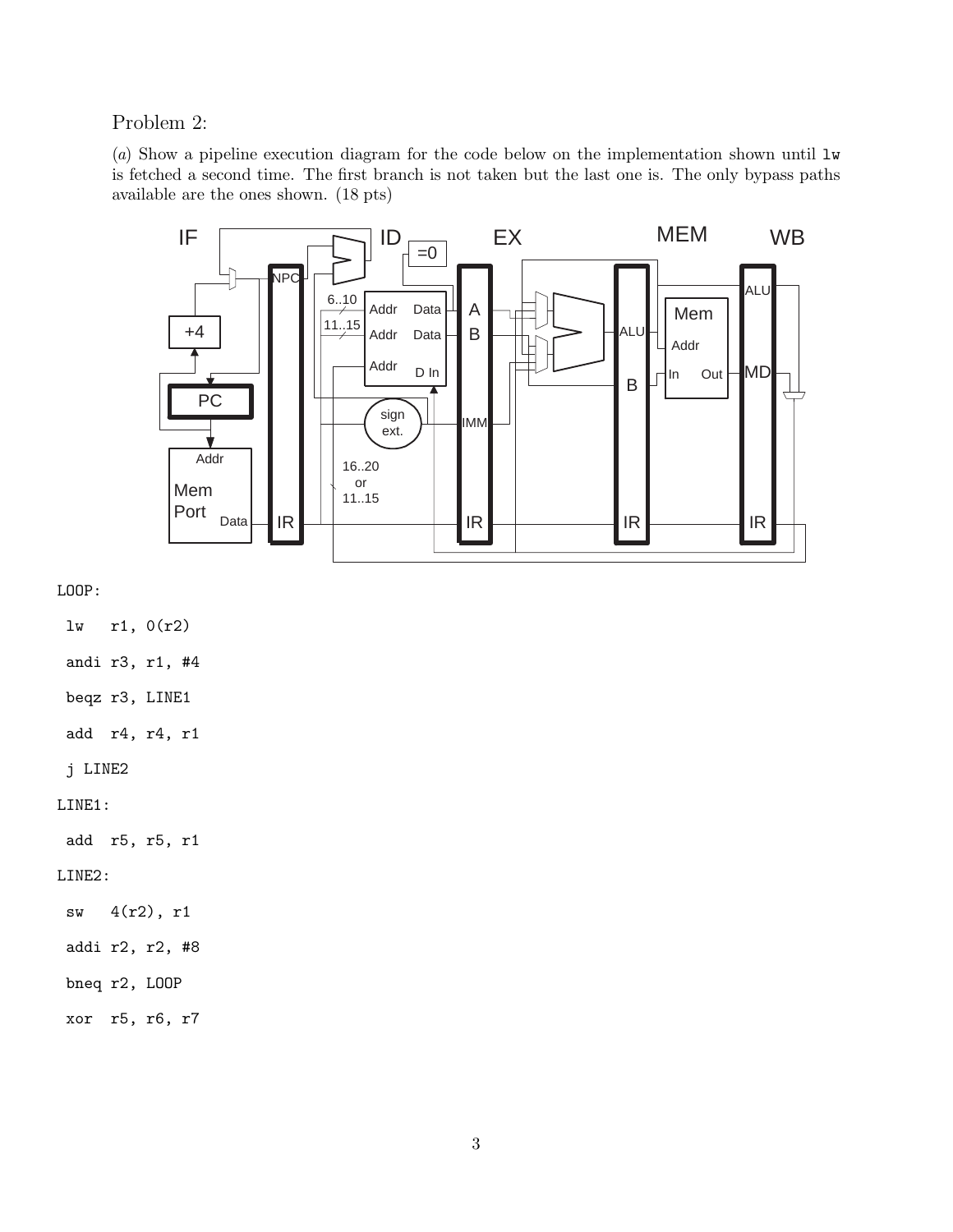(b) Rewrite the code below (which is the same as the code on the previous page) using one-cycle delayed branches and predicated instructions and schedule the code so that it executes as quickly as possible. (Do not unroll the loop.) Assume that bypass paths are provided for the predicated instructions. It should be possible to remove all stalls, but if any remain point them out (for partial credit). (15 pts)

LOOP:

lw r1, 0(r2) andi r3, r1, #4 beqz r3, LINE1 add r4, r4, r1 j LINE2 LINE1: add r5, r5, r1 LINE2: sw 4(r2), r1 addi r2, r2, #8 bneq r2, LOOP xor r5, r6, r7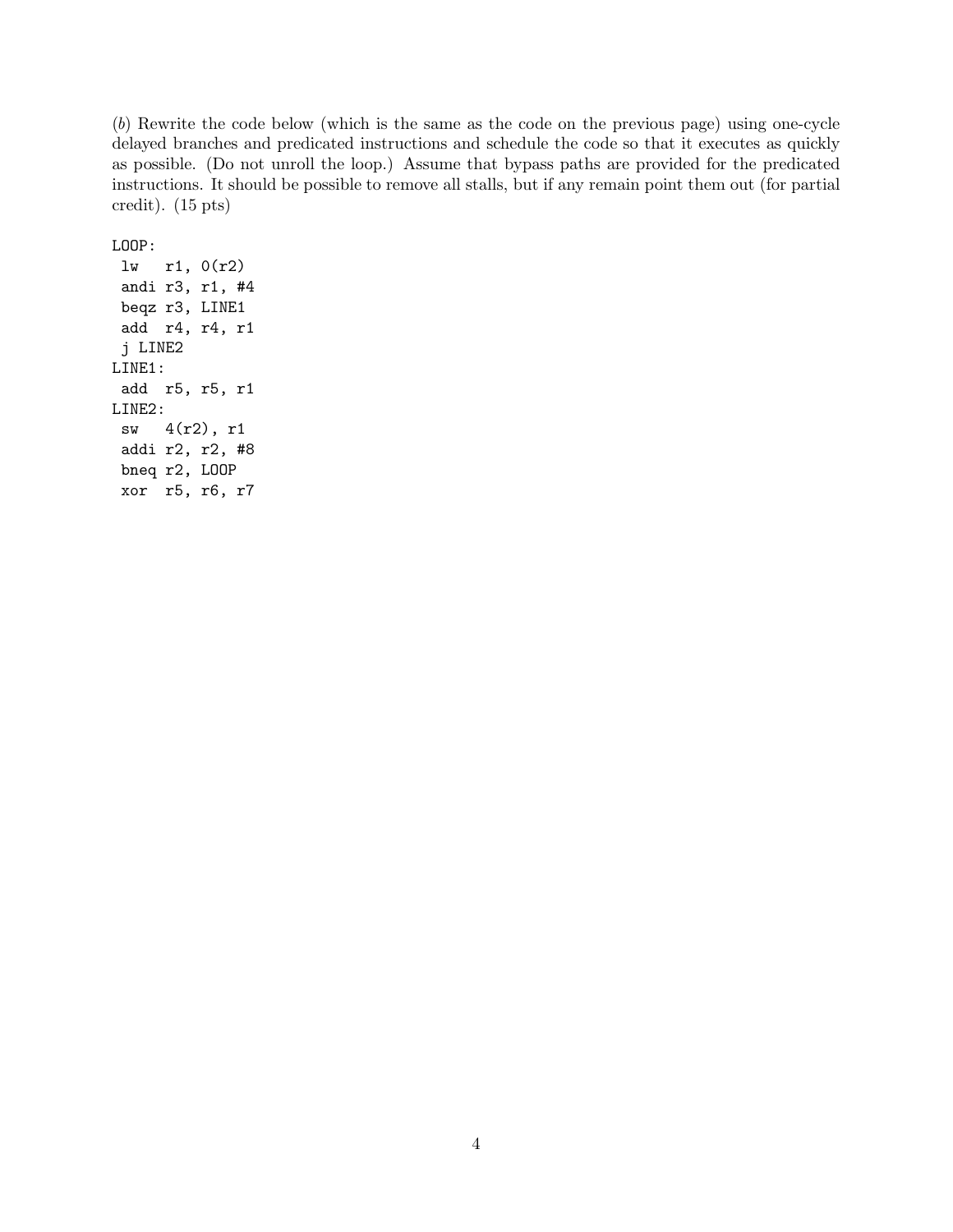Problem 3: Answer each question below.

(a) Why do DLX branches (and branches in many other ISAs) use displacement addressing? Why don't branches use indirect addressing (destination address in a register) instead of displacement addressing? (8 pts)

(b) The code below executes on an implementation that uses a reservation register to detect WB structural hazards. At cycle zero the reservation register contains all zeros. Show the state of the reservation register at the end of each cycle below. Indicate which (if any) bit positions are tested in each cycle. (9 pts)

```
! Cycle 0 1 2 3 4 5 6 7 8 9 10
multf f0, f1, f2 IF ID M0 M1 M2 M3 M4 M5 WB
addf f3, f4, f5 IF ID A0 A1 A2 A3 WB
subf f6, f7, f8 IF ID -> A0 A1 A2 A3 WB
gtf f9, f10, f11 IF -> ID A0 A1 A2 A3 WB
nop
nop
...
```